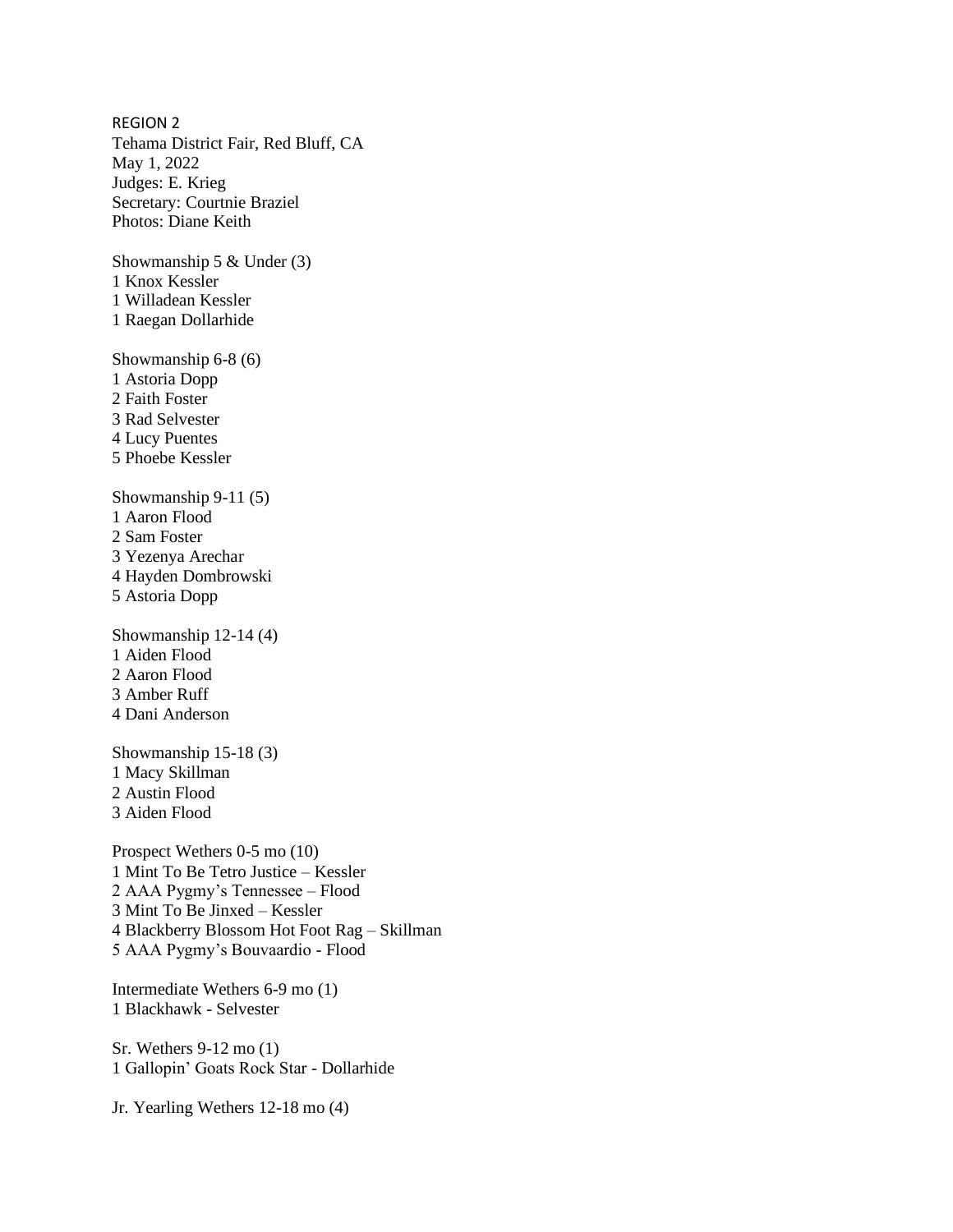1 High Caliber Whiskey In The Jar – Pursley (RBW) 2 Fox Haven's Kodachrome – Miller, K&G 3 1 Fair View A Kiss Is Just A Kiss – Keith 4 Bloomin' Pygmies Birthday Suit – Keith

Sr. Yearling Wethers 18-24 mo (2) 1 Bloomin' Pygmies Road Rage – Messina 2 Purdie's Precious Pygmy's Dixon - Purdie

Wethers 2-3 year old (9) 1 K's Heavenly Hill Olaf – Dopp (BW) 2 Destined 2 Be Moose – Messina 3 High Caliber Got Your Six – Pursley 4 AAA Pygmy's Fast Lane – Flood 5 AAA Pygmy's Fall Back Shot

Wethers 3-4 year old (3) 1 Blackberry Blossom Willie Taylor – Skillman 2 AAA Pygmy's Vincent Van Goat – Flood 3 Haleys Comet Frozen - Brown

Wethers 4 years & older (5) 1 Fair View Mr. Right Now – Messina

Baby Doe Kids 2-4 mo (3) 1 Pygmy Goats By T.J. Lily II – Kessler 2 AAA Pygmy's Tiger Lily - Flood 3 AAA Pygmy's Bogonia - Flood

Junior Doe Kid 2-4 mo (1) 1 Parks' Ark Pygmies Etcetera – Messina

Intermediate Doe Kid 4-6 mo (1) 1 Royal Pygmies Lil Irish Mocha – Lown

Intermediate Doe Kid B 6-8 mo (2) 1 Fox Haven's One Love – Miller, K&G 2 Fox Haven's Kiss My (Uh Oh) – Miller, K&G

Jr. Dry Yearling 12-16 mo (13) 1 Pygmy Goats By T.J. Kalianne – Josephson (JCH/RGCH) 2 Shasta View Da Bomb – Miller, K&G (RJCH) 3 Pygmy Goats By T.J. O'lanna – Purdie 4 Fox Haven's Bad Reputation – Miller, K&G 5 Nibbly Goats Hippolyta - Wilcox

Intermediate Yearling 16-20 mo (3) 1 Nibbly Goats Double Sovereign – Wilcox 2 Nibbly Goats Rose Noble – Wilcox 3 Destined 2 Be Royal Harmony – Messina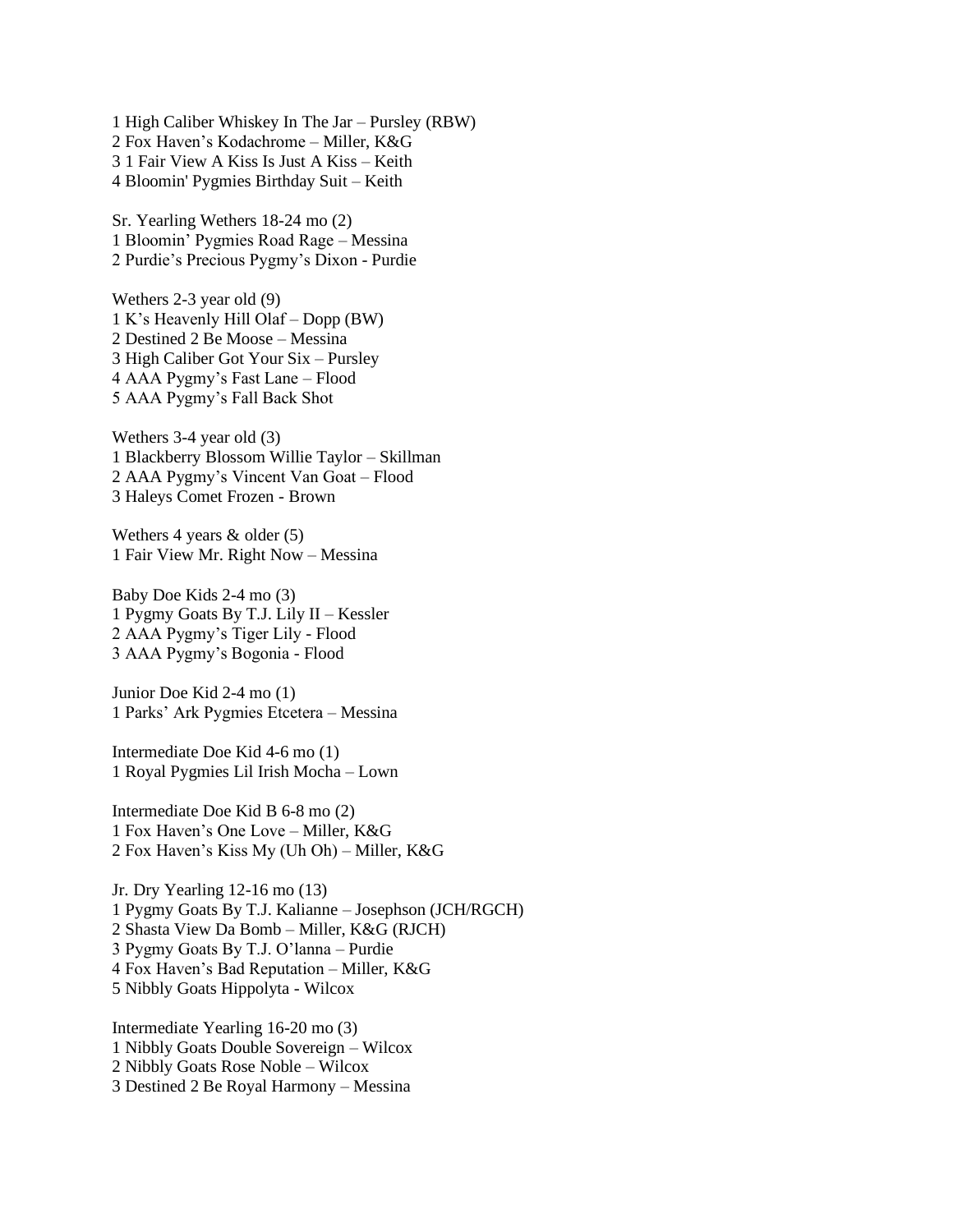Milking Does (3) 1 K's Heavenly Hill Lucee – Josephson 2 Blackberry Blossom Kentucky Girl – Skillman 3 AAA Pygmy's Bianca – Flood

Freshened Yearling (1) 1 For Our Kids Dos Extrema - Kessler

Does  $2-2\frac{1}{2}$  years (5) 1 Pygmy Goats By T.J. Korona – Josephson 2 Gallopin' Goats Wave of Jasmine – Braziel 3 Gallopin' Goats Rhyd the Moonlight – Lown 4 For Our Kids Chimera – Kessler 5 K's Heavenly Hill McDreaming - Skillman

Does  $2 \frac{1}{2} - 3$  years (5) 1 Pygmy Goats By T.J. Zaytina – Josephson (RSCH) 2 Falling Star's Jibberish – Keith 3 Pygmy Goats By T.J. Tammi's Waltz – Keith 4 ZZ Pygmies Liberty Starfire – Arechar 5 ZZ pygmies Liberty Belle - Dombrowski

Does 3 years (2) 1 Fair View Xs and Ohs – Keith (SCH/GCH) 2 Carlson Clan Kellys Harley - Goodin

Does 4 years (2) 1 Gallopin' Goats Royal Karma – Messina 2 Falling Star's Ain't No Plain Jane – Messina

Does 5 years (2) 1 Blackberry Blossom Kentucky Waltz – Skillman 2 Falling Star's Maggie Mae – Braziel

Does 6 years & Over (2) 1 Fair View Face It I'm Fab - Flood 2 Little Eden's Toffee's Margarita – Lown

Int. Buck Kid 6-9 mo (1) 1 Destined 2 Be Irish Sabotage – Messina (JCH)

Senior Buck Kids 9-12 mo (1) 1 Pygmy Goats By T.J. Artemis – Josephson (RJCH)

Jr. Yearling Buck 12-16 mo (2) 1 K's Heavenly Hill Ntallamamrdpajama – Skillman 2 Blackberry Blossom Tennessee Waltz - Skillman

Int. Yearling Buck 16-20 mo (1) 1 Pygmy Goats By T.J. Bear – Josephson (RSCH/RGCH)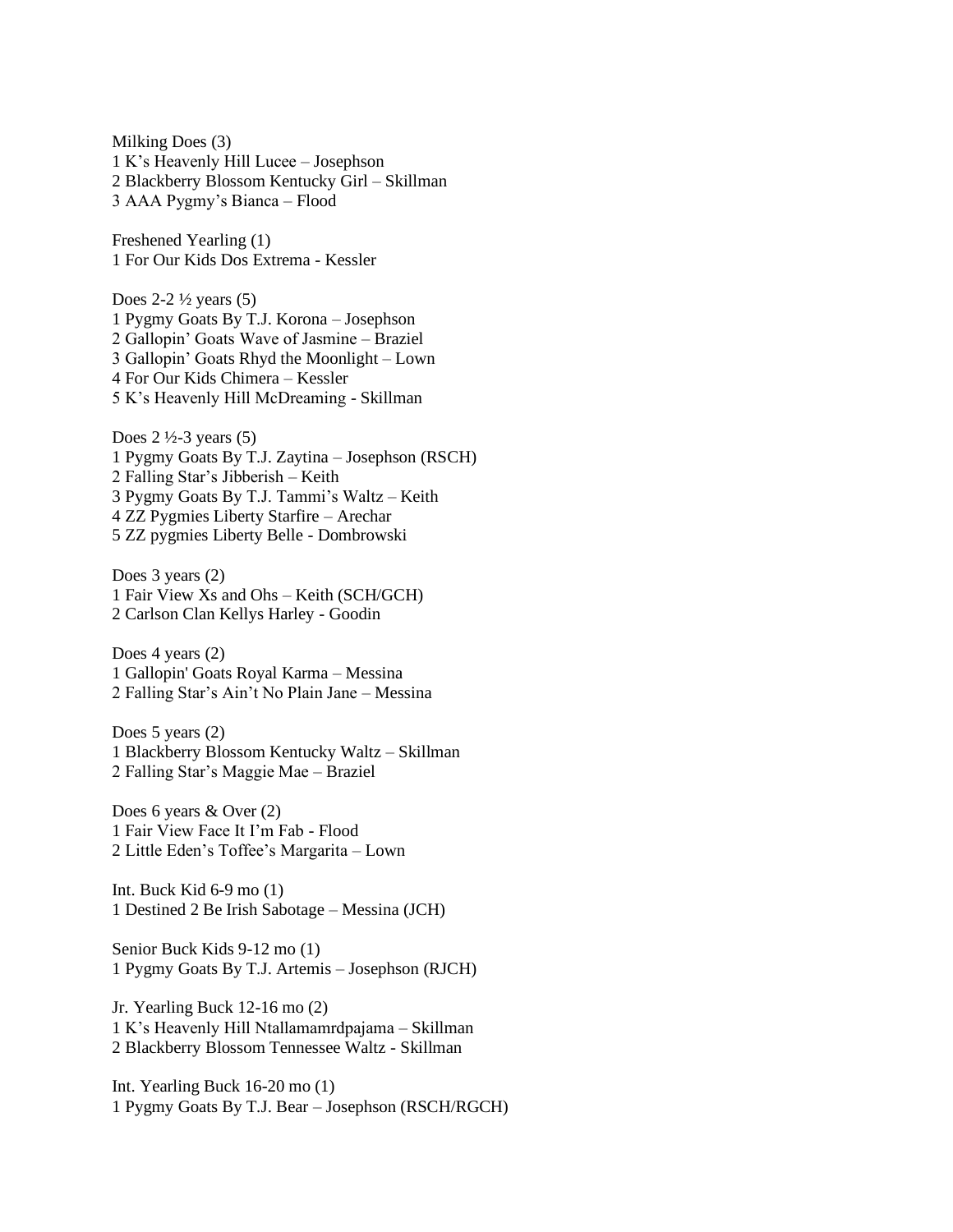Bucks 2 to  $2\frac{1}{2}$  years old (2) 1 Haleys Comet California Diplomat – Pursley/Keith/Braziel 2 Falling Star's Sgt Pepper – Messina/Braziel

Bucks  $2\frac{1}{2}$  to 3 years old (1) 1 Pygmy Goats By TJ Oh Malley – Josephson (SCH/GCH) 2 Nibbly Goats Hector - Wilcox

Bucks 3 years old (1) 1 Pygmy Goats By T.J. Zavier – Miller, K&G

Bucks 4 years old (1) 1 Haleys Comet Rhyd the Wave – Braziel

BEST WETHER K's Heavenly Hill Olaf S: MCH PGCH Ahsum Pygmies the Verdict Is In D: K's Heavenly Hill Princess Dopp

RES BEST WETHER High Caliber Whisky In The Jar S: PGCH Flying Turtle's Gather GottaGetAway D: High Caliber Whiskey Tango Foxtrot Pursley

JR CH/RES GRAND CH DOE Pygmy Goats By T.J. Kalianne S: Pygmy Goats By T.J. Zavier D: PGCH Pygmy Goats By T.J. Katinka Josephson

RES JUNIOR CH DOE Shasta View Da Bomb S: PGCH Flying Turtle's Gather GottaGetAway D: Shasta View Bombshell Miller, K&G

SR CH/GRAND CH DOE Fair View Xs and Ohs S: Pygmy Goats By T.J. Kamikaze D: Fair View Say It With A Kiss Keith

RES SR CH DOE Pygmy Goats By T.J. Zaytina S: Pygmy Goats By T.J. Oh Malley D: PGCH Speers Kids Blaire Josephson

JUNIOR CH BUCK